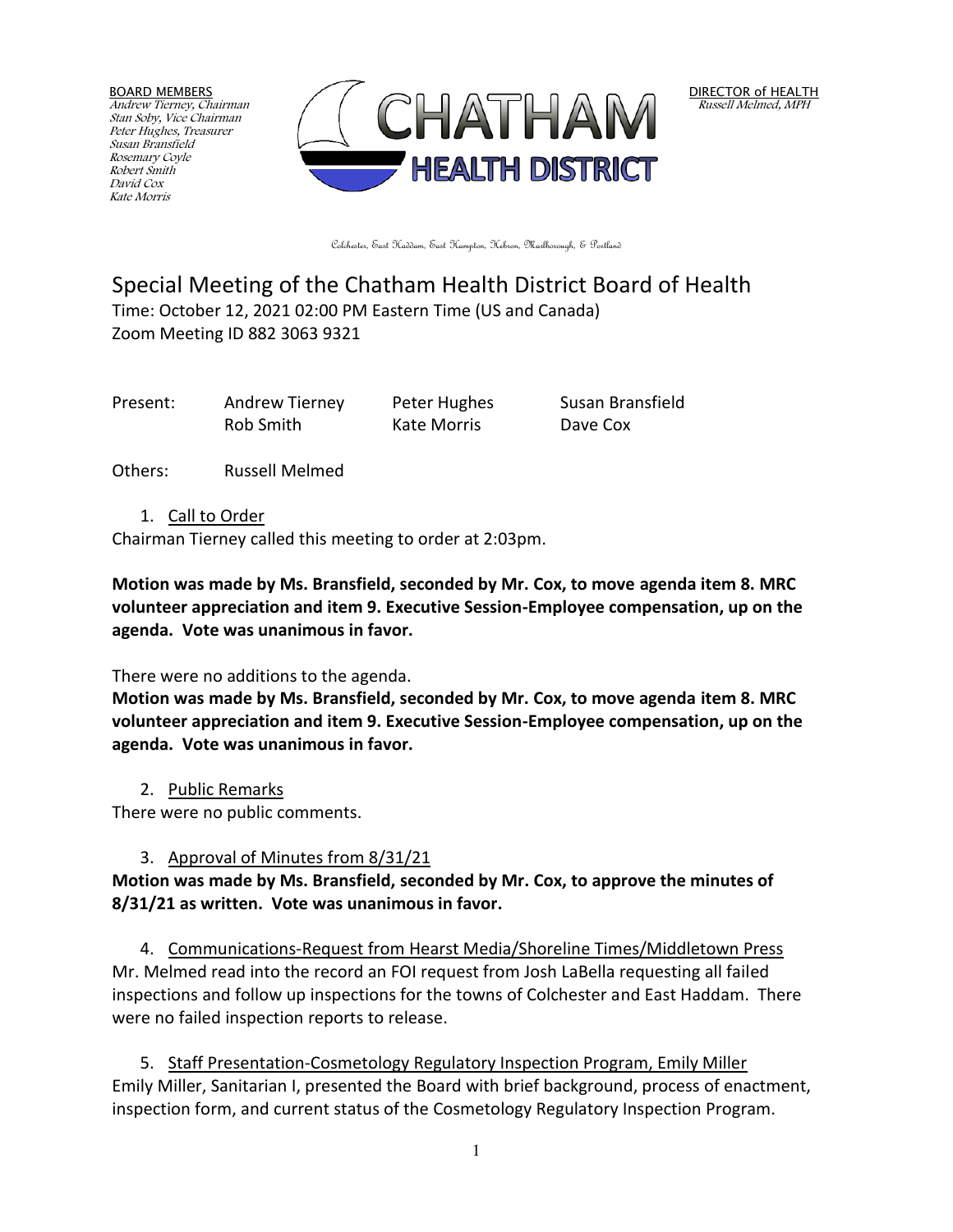#### 8. New Business-MRC volunteer appreciation

Mr. Melmed stated at a prior meeting that he would like to do something to recognize all the work that the MRC volunteers have done during our COVID clinics. Mr. Melmed noted that todate we have received approximately \$74,000 of unexpected from administration billing. Mr. Melmed requested allocating \$1000 to the Capital Region Medical Reserve Corp to hold a regional appreciation recognition event for the volunteers.

**Motion was made by Mr. Hughes, seconded by Ms. Morris, to allocate \$1000 to the Capital Region Medical Reserve Corp to hold a regional appreciation recognition event. Vote was unanimous in favor.**

#### 9. Executive Session-Employee compensation

**Motion was made by Mr. Cox, seconded by Mr. Smith, to enter into executive session. Vote was unanimous in favor. Enter into executive session at 2:37pm.**

Meeting reconvened at 2:49pm.

6. Director's Report and discussion

a. COVID-19 Situational Awareness Update Mr. Melmed noted that all towns have come out of the "Red Zone". Vaccinations are continuing slowly but steadily.

### b. Environmental Health

Environmental Health staff continues to be very busy with land use. Mr. Melmed stated that he is considering ways to incentivizing regulated establishments to support COVID-19 vaccination.

### c. Community Health

Mr. Melmed stated that flu clinics are now being conducted throughout the District.

### d. Staffing

Mr. Melmed stated that we are currently at full staffing. Mr. Melmed noted that our two newest Sanitarians, Emily Miller and Zac Jezek, are doing very well and senior sanitarians have to a great job at training them.

#### *Ms. Bransfield departed at 2:57pm.*

Mr. Melmed noted that we are beginning to encounter office space issues. Currently some staff are alternating working from home.

*Ms. Morris departed at 3:01pm. At this point there was no longer a quorum.*

Mr. Melmed is looking at alternatives and has had discussions with Dr. Palmer regarding vacant space at our main office.

### 7. Old Business-Approval of minutes from 6/29/2021 Tabled to the next meeting.

10. Public Remarks There were no public remarks.